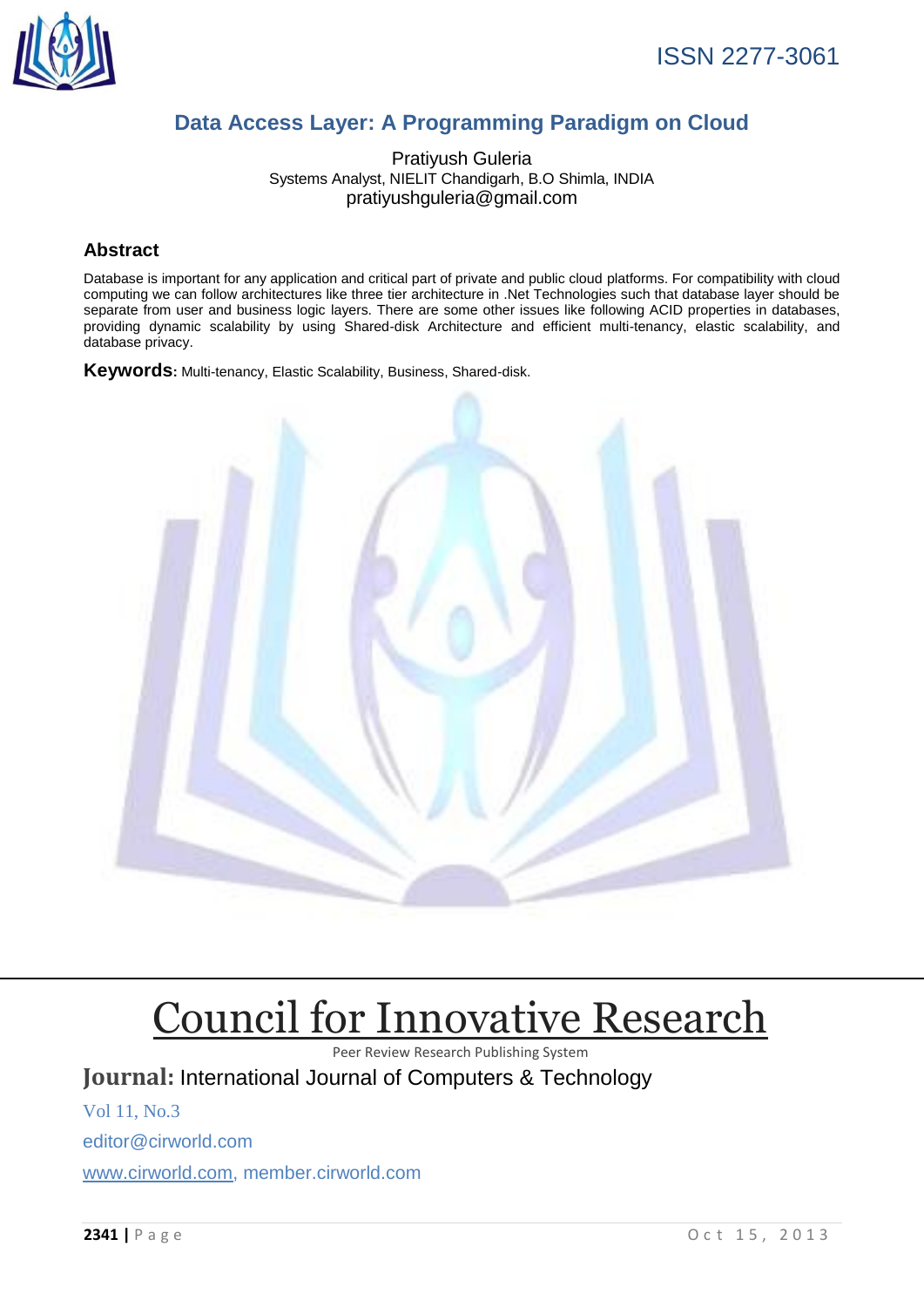

# **1. INTRODUCTION**

There are two database architectures—shared-disk and shared-nothing—for their compatibility with cloud computing. The shared-disk database architecture is ideally suited to cloud computing. The shared-disk architecture requires fewer and lower-cost servers, it provides high-availability, it reduces maintenance costs by eliminating partitioning, and it delivers dynamic scalability. The database architecture called shared-disk, which eliminates the need to partition data, is ideal for cloud databases. Shared-disk databases allow clusters of low-cost servers to use a single collection of data, typically served up by a Storage Area Network (SAN) or Network Attached Storage (NAS). All of the data is available to all of the servers; there is no partitioning of the data. The shared-disk DBMS architecture has other important advantages—in addition to elastic scalability—that make it very appealing for deployment in the cloud [1]. As part of the Cloud computing the service model Database-as-a-Service (DBaaS) has been recognized, where application can access highly available, scaled, and elastic data store services on demand with the possibility of paying only for the resources are actually consumed.

## **2. STORAGE ARCHITECTURES IN DATABASE SYSTEMS**

Shared-nothing and shared-disk are two widely-used storage architectures in database systems. Shared-nothing Storage architecture involves data partitioning which splits the data into independent sets. These data sets are physically located on different database servers. Each server processes and maintains its piece of the database exclusively which makes shared-nothing databases easily scalable. Due to inherent scalability, applications designed to work on shared-nothing storage architecture are suitable for Cloud. But data partitioning used in this architecture does not work well with cloud. It is very difficult to virtualize a shared-nothing database as it becomes very complex and difficult to maintain due to data partitioning. It needs a piece of middleware to route database requests to the appropriate server. As more servers are added, data has to be repartitioned. Data partitioning should be done very carefully, otherwise data shipping (passing of the information from one machine to the other machine for processing) and joining will become difficult. More data shipping means more latency and network bandwidth bottlenecks. These issues reduce database performance badly [8].Shared-disk is a master-master configuration, so each node provides fail-over for the other nodes. This reduces the number of servers required by half when using a shared-disk database. Higher CPU Utilization can be achieved using Shared-disk.Using shared-disk database we can purchase lower-cost commodity servers instead of paying a large premium for high-end computers. This also extends the lifespan of existing servers, since they needn't deliver cutting-edge performance [1].

#### **3. DATABASE AS A SERVICE**

Early DBaaS efforts include Amazon RDS (Relational Database Service) and Microsoft SQL Azure, which are promising in terms of establishing the market need for such a service, but which do not address three important challenges: efficient multi-tenancy, elastic scalability and database privacy [2]. A good DBaaS must support database and workloads of different sizes. The challenges arise when a database workload exceeds the capacity of a single machine. A DBaaS must therefore support scale-out, where the responsibility for query processing (and the corresponding data) is partitioned amongst multiple nodes to achieve higher throughput. Database Replication and Failure Detection, Failover are required for fault-tolerant databases [5].Database As a Service (DBaaS) provides agility to customers due to the simplicity of the data access and the fact that they don't need extensive knowledge of the underlying data. Its implementation is easy because the changes are minimal [9].

# **4. PROGRAMMING MODEL FOR APPLICATION DESIGN**

Windows Azure is Microsoft's platform for cloud computing. Moving data layer to the Cloud introduces an issue how an application can access data from the Cloud data store services with full functionality of accessing like traditional database service. Microsoft offers little functionality regarding elasticity. Microsoft also offers SQL Azure for databases in the cloud. To ensure this possibility, the application needs to implement a Data Access Layer (DAL) separately in order to enable access to Cloud data, where DAL is responsible for encapsulating the data access functionalities and interacts with business logic within the application system. This reduces the application complexity and brings the solutions for managing entire enterprise data [6]. Application can be designed in such a manner that database layer works separately and business layer interacts with database layer using object and getters, setter's property. Data Access Layer (DAL) is a common layer in all layered architecture of Information Systems. One of the most important steps in architectural design of information systems is designing the DAL [12]. The first function of the Data Access Layer is supported by the Data Layer Classes which implement at least the select, update, insert and delete functions as the minimal set needed for the operation of a typical database. The Data Access Layer lies between the Object Model of the Application and the Data Model of the database thus functioning like an adapter between the two. The second sub-layer of the Data Access Layer consists of the Data Type Classes which are in memory recipients of the entity classes instances in the format of the Data Model corresponding to the persistent storage [13].Most existing tools operate at a database level and by separating databases it provides high data isolation as well as it is easy to move the application from on-premises to a hosted environment. Example of Business Logic and Data Access Layer are mentioned below. In this example, three properties are used i.e. EID,SALARY,NAME in a business class "emp" and is implemented in Data Access Layer using "insert" function.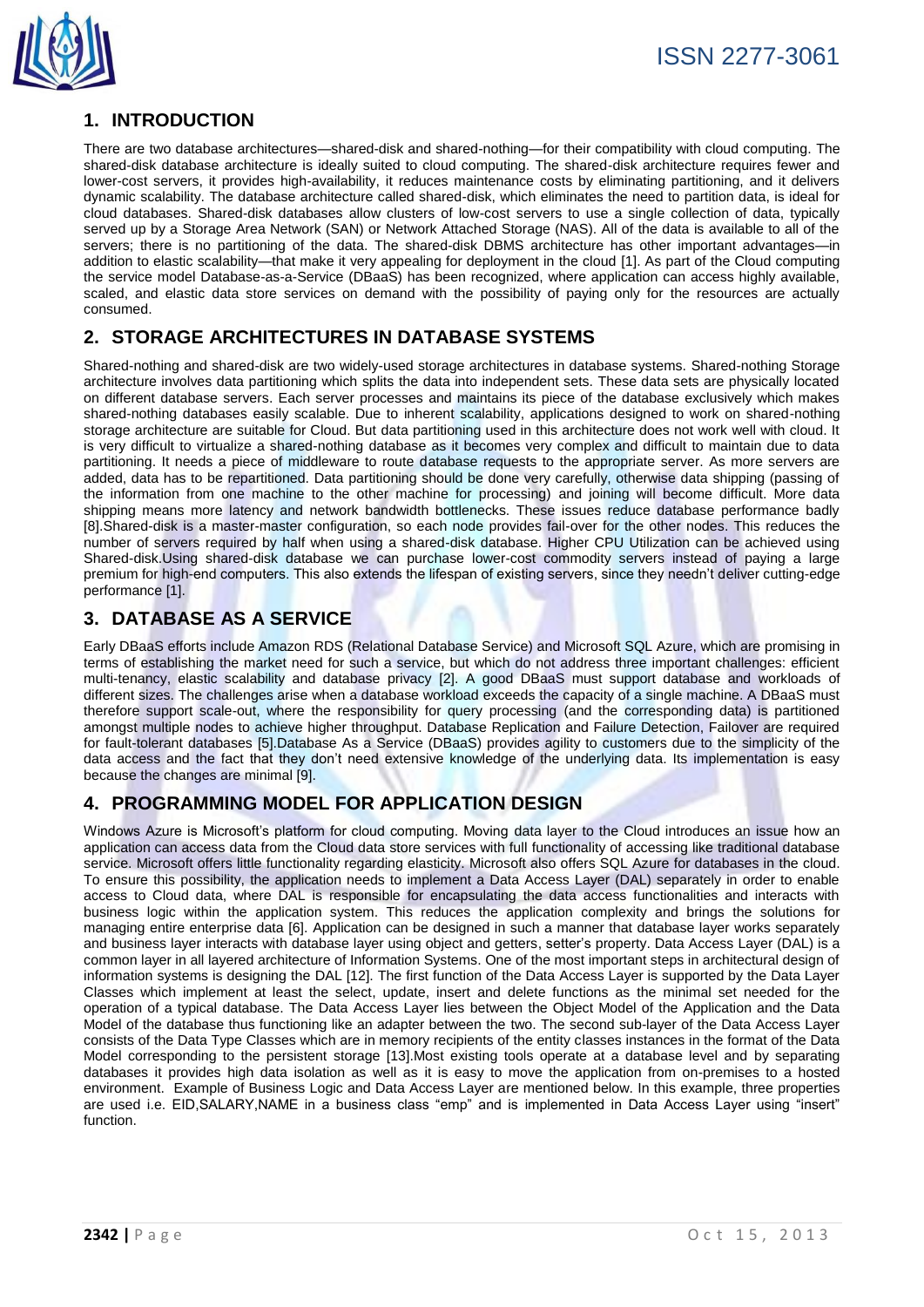

# **4.1 Business Layer**

```
namespace Three_Tier_Arch.Business
{
public class emp
{
  private int id, salary;
   private string name;
   public int EID
   {
     get {return id ;}
     set {id=value;}
   }
  public int SALARY
   {
     get {return salary ;}
     set {salary = value ;}
}
public string NAME
   {
     get {return name ;}
    set {name = value ;} }
   public void insert ()
{
   Three_Tier_Arch.Data.emp.insert (this);
}
}
}
4.2 Data Access Layer
namespace Three_Tier_Arch.Data
{
public class emp
{
   private static readonly string _connectionString = string. Empty;
   public static void insert (Three_Tier_Arch.Bussiness.emp obj)
  {
   SqlConnection con = new SqlConnection (_connectionString);
   SqlDataAdapter adp=new SqlDataAdapter ("insert into 
emp(empid,empname,empsalary)values(@empid,@empname,@empsalary)",con);
  DataSet ds = new DataSet ();
```
adp.SelectCommand.Parameters.AddWithValue ("@empid", obj.EID);

adp.SelectCommand.Parameters.AddWithValue ("@empname", obj.NAME);

adp.SelectCommand.Parameters.AddWithValue ("@empsalary", obj.SALARY);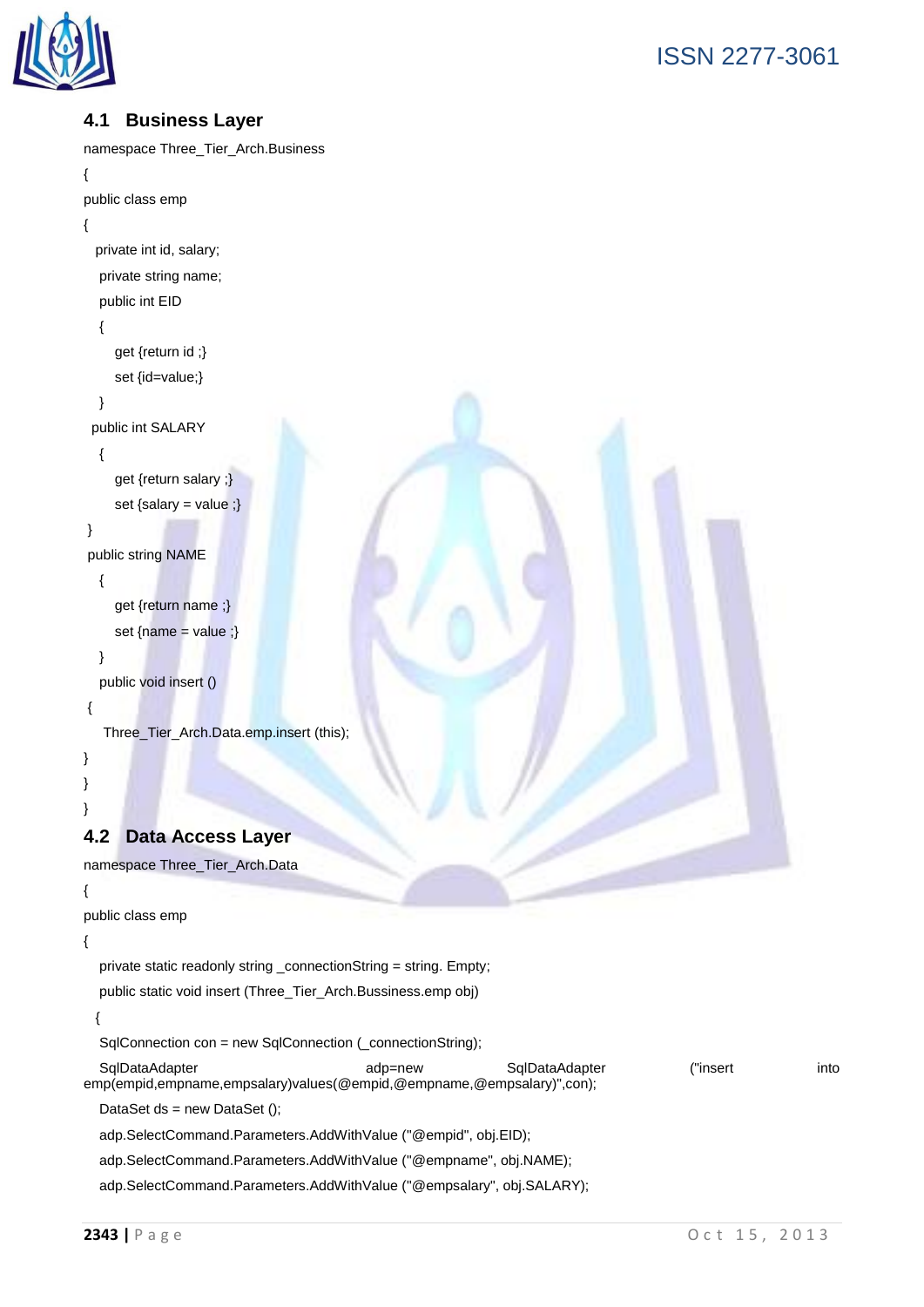



```
 adp.Fill(ds,"emp");
```

```
 }
```
static emp()

```
 {
```
\_connectionString =WebConfigurationManager.ConnectionStrings["emp"].ConnectionString;

if(string.IsNullOrEmpty(\_connectionString))

throw new Exception("No connection string configured in Web.Config file");

}

```
}
```
# **5. DATABASE PARTITIONING AND DESIGN APPROACHES**

Relational Cloud uses database partitioning for two purposes: (1) to scale a single database to multiple nodes, it becomes useful when the load exceeds the capacity of a single machine, and (2) to enable more granular placement and load balance on the back-end machines compared to placing entire databases [2]. Partitioning, also known as sharding, is used by cloud data management systems to achieve scalability. There is a variety of partitioning schemes used by different systems on different levels. Some systems partition data on the file level while others horizontally partition the key space or table [3].Systems may be strictly row-based, or allow for column storage. In row-based storage all of a record's fields are stored contiguously on disk. With column storage, different columns or groups of columns can be stored separately (possibly on different servers). Row-based storage supports efficient access to an entire record (including low latency reads and insertion/update in a serving-oriented system), and is ideal if we typically access a few records in their entirety. Column-based storage is more efficient for accessing a subset of the columns, particularly when multiple records are accessed [4]. There are some issues and design approaches followed by recent systems in building a replicated database over a wide area network. When data is replicated over large geographical distances, then it becomes hard to maintain ACID properties [7]. There are some systems which don't follow all the ACID properties like Amazon SimpleDB, Yahoo's PNUTS; Google BigTable has weak Isolation, Consistency and Atomicity on Shared-nothing Architecture. But to ensure integrity of the data, Data Access Layers need to maintain the ACID properties so as to provide fault-tolerant services to users [14].

### **6. CONCLUSION**

Data Access Layer provides functionality related to security as well as helps in performing intensive computational tasks directly in the storage and it helps in saving bandwidth and computing resources on the client application. It communicates with user and business layers. The Data Access Layer becomes more helpful when scalability increases on cloud. It provides a way to design an application with a clean separation of code into their functional areas within an application and it also helps in simplifying the architecture which is required on cloud. On DAL, we incorporate database CRUD (Create, Read, Update and Delete) operations which is also helpful on Cloud based platform i.e. Azure. Apart from simplifying the Architecture, properties of DAL can be reused on other applications.

#### **REFERENCES**

- [1] Mike Hogan, Cloud Computing & Databases, Scaling-up, Scaling-out & Scaling-in, November 14, 2009
- [2] Carlo Curino, et.al," Relational Cloud: A Database-as-a-Service for the Cloud".
- [3] Siba Mohammad, et.al,"Cloud Data Management: A Short Overview and Comparison of Current Approaches"
- [4] Brian F. Cooper, et.al,"Benchmarking Cloud Serving Systems with YCSB", SoCC'10, June 10-11, 2010, Indianapolis, Indiana, USA.Copyright 2010 ACM 978-1-4503-0036-0/10/06.
- [5] http://acid.mht.
- [6] http://elib.uni-stuttgart.de/opus/volltexte/2012/7803/pdf/MSTR\_3305.pdf
- [7] Daniel J. Abadi," Data Management in the Cloud: Limitations and Opportunities", Copyright 2009 IEEE
- [8] Indu Arora,Dr. Anu Gupta," Cloud Databases: A Paradigm Shift in Databases", IJCSI International Journal of Computer Science Issues, Vol. 9, Issue 4, No 3, July 2012
- [9] http://en.wikipedia.org/wiki/Data\_as\_a\_service.
- [10] Varsha Jawale, et.al,"Secure Cloud Based Document Management System", International Journal of Engineering Research & Technology (IJERT), Vol.2 Issue 3, March-2013.
- [11] Ms.Sonali S.Kale, Prof.Mr.Ravindra H.Borhade,"Implementation of SaaS Multitenancy in Cloud Computing", International Journal of Electronics Communication and Computer Engineering", Vol 4, Issue 1, ISSN (Online):2249- 071X, ISSN (Print):2278-4209.